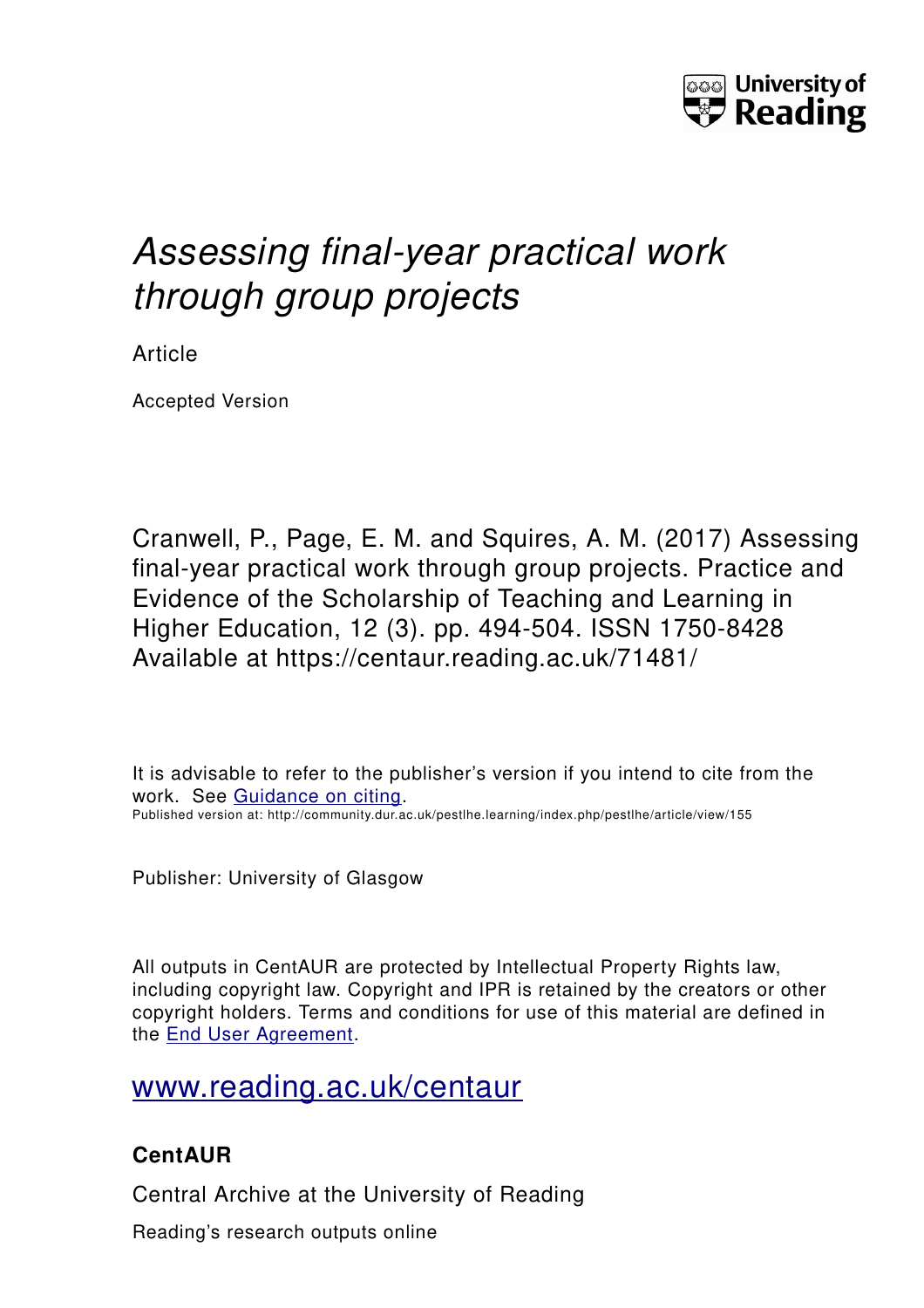*Practice and Evidence of Scholarship of Teaching and Learning in Higher Education, Vol. 12, No.3 Enhancing Student Learning through Innovative Scholarship Conference (ESLTIS), 28-29 June 2016, UCL, UK Special Issue July 2017, pp. 494-504*

### **Assessing Final-Year Practical Work Through Group Projects**

Philippa B. Cranwell\* 1 *Department of Chemistry University of Reading, UK [p.b.cranwell@reading.ac.uk](mailto:p.b.cranwell@reading.ac.uk)*

Elizabeth M. Page, *Department of Chemistry University of Reading, UK [p.b.cranwell@reading.ac.uk](mailto:p.b.cranwell@reading.ac.uk)*

Adam M. Squires *Department of Chemistry University of Reading, UK [p.b.cranwell@reading.ac.uk](mailto:p.b.cranwell@reading.ac.uk)*

#### **Abstract**

 $\overline{a}$ 

The final year project is a valuable research experience for undergraduates and can be one of the most rewarding aspects of their degree course. With increasing student numbers it is becoming more difficult to supervise students effectively, as truly independent enquiry-based working requires significant supervision, time and resource. To address this, the Department of Chemistry at the University of Reading has recently explored the use of group projects for final year practical work. Students work in teams of 3 to 5 and are presented with a research problem to investigate. These are genuine problems where the answer is unknown and the work open-ended. The students must work together to investigate the problem, dividing the work and sharing results in a manner that more closely resembles project working outside of academia. The students' output is assessed through a variety of means including a group presentation and report. The projects were successful, with all students completing the work to a satisfactory level and developing strong team-working skills. This paper will outline

\* Corresponding Author ISSN 1750-8428 (online) www.community.dur.ac.uk/pestlhe.org.uk © PESTLHE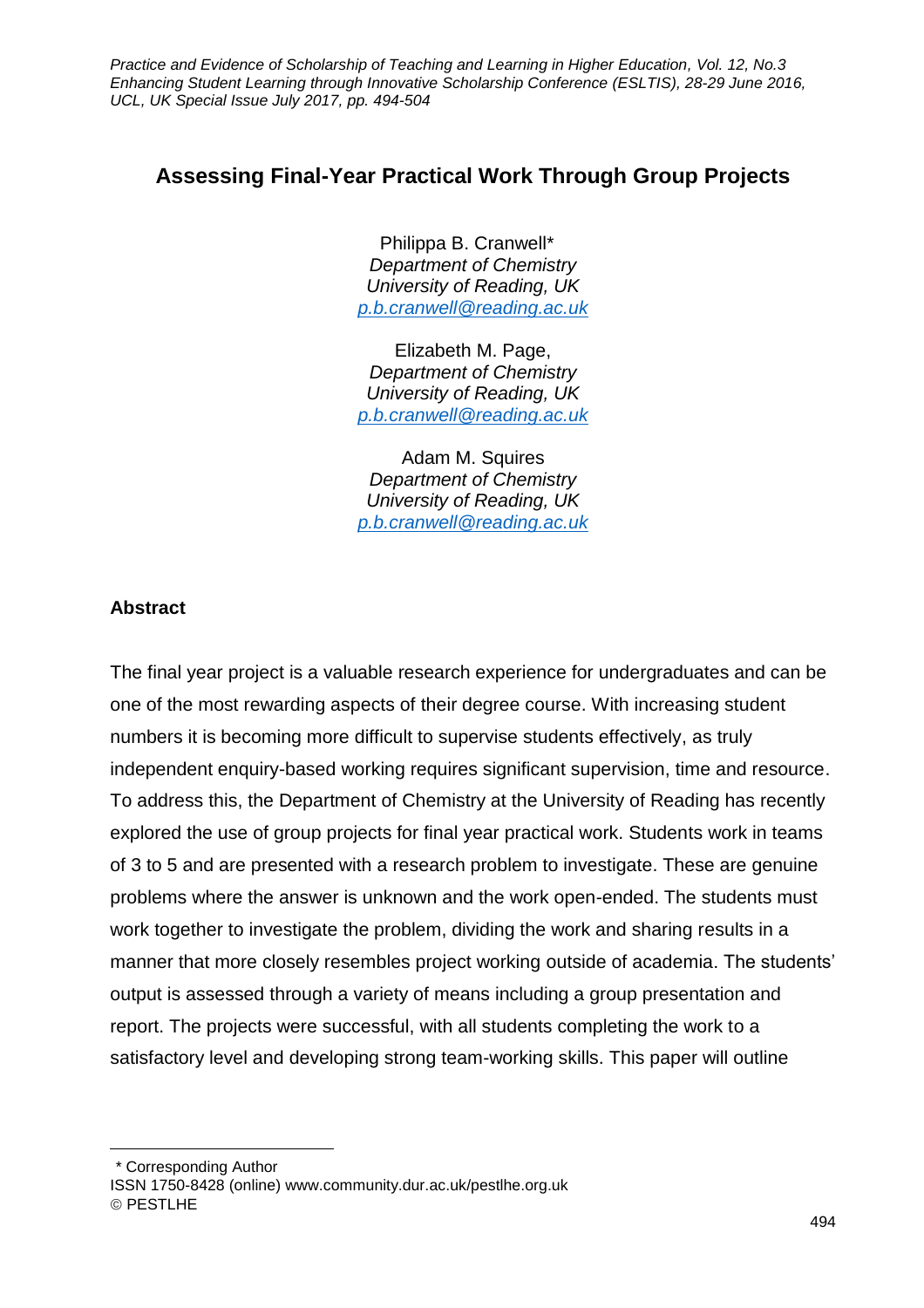some of the issues faced in the first year of delivery, and the steps taken to alleviate them.

**Keywords:** group-working, team-work, practical, UV spectrometer, group assessment

#### **Background**

Chemistry is a practical subject and a large element of an undergraduate chemistry course is the practical work. Such is the importance of practical work, the Royal Society of Chemistry (RSC) states that it is an essential component of a degree programme, and for accreditation a minimum number of practical hours must be included (RSC accreditation, 2014). A further element of an accredited degree is investigative work, which should contribute at least 25% of the final-year workload. This investigative work is usually accomplished by a laboratory-based research project. At the University of Reading, the timetabled allocation for laboratory work for the Chemistry BSc project is 2 days per week in the Autumn term, amounting to approximately 180 hours (40 credits).

Within our undergraduate chemistry programmes we have embedded an inquiry-based approach to laboratory work starting in Year 1 and culminating with the open-ended research project in the final year. There is an extensive body of literature on the value of inquiry-based learning in the laboratory, and an excellent review is given by Smith (2012). However, it has been shown that the practical work itself needs to be placed in context and should be carefully considered to allow students to see science that stimulates and challenges them (Reid & Shah, 2007). More recently Szalay and Tóth (2016) outlined some of the advantages and limitations of an inquiry-based approach to laboratory work, showing that many students benefit from it and recommending that it should be used more widely where possible. Much of the support for an inquiry-based approach to learning derives from the theory of constructivism which states that 'learning occurs when the student utilizes higher order thinking skills by connecting new knowledge to prior knowledge'. (Bodner 1986; Fay 2007). The degree to which the standard chemistry laboratory exercise stimulates scientific inquiry and deep learning has been debated for many years and it is our belief that inquiry-driven deductive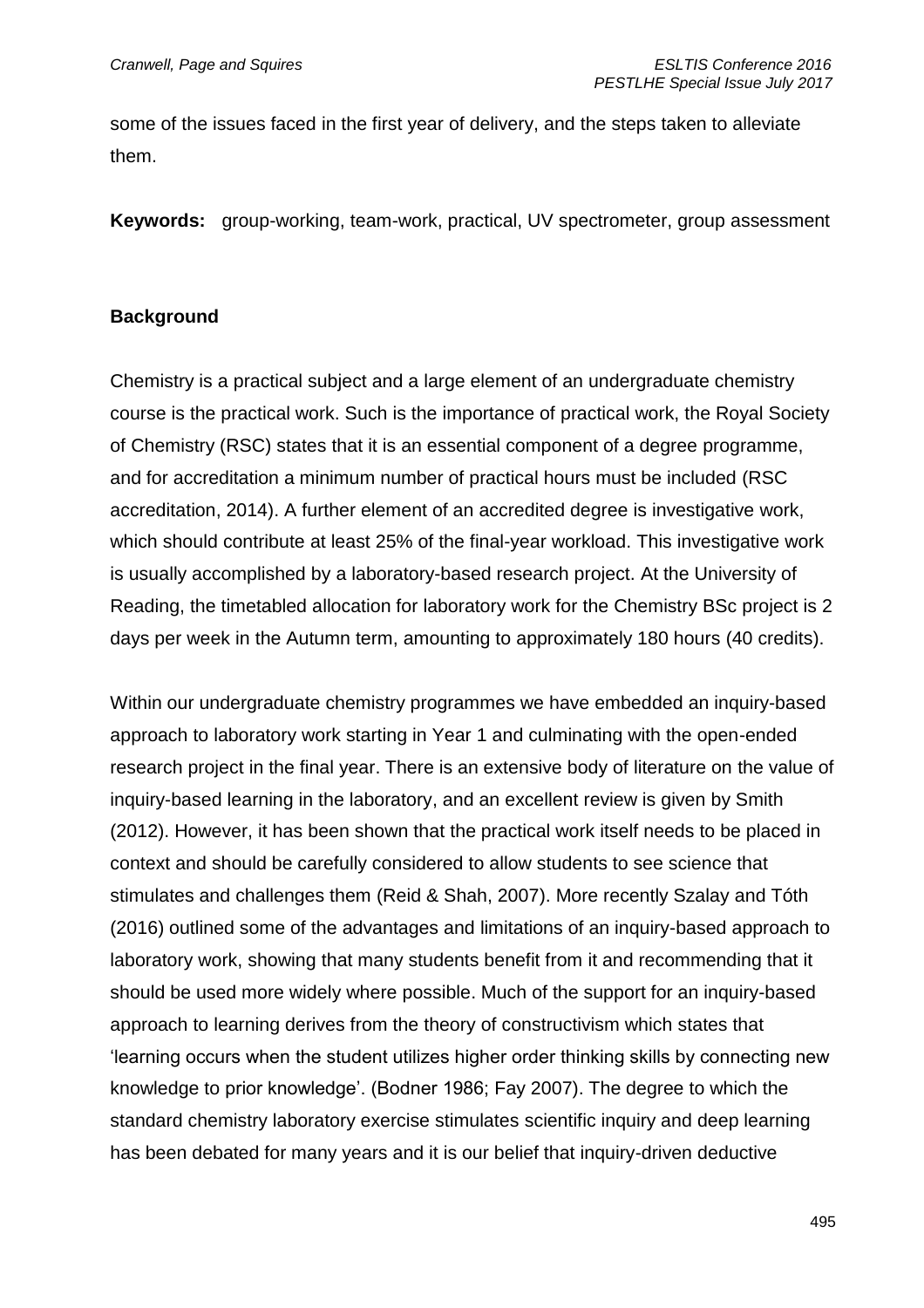laboratory work not only deepens students' understanding, but also underpins the development of many transferable academic and professional skills.

Although enquiry-driven open-ended practical work is a valuable addition to a degree programme, managing the transition from a second year practical class, with a finite degree of student independence but in a semi-controlled environment, to truly independent enquiry-based working requires significant supervision, time and resource, especially in the climate of increasing student numbers. Our move towards open-ended group projects was driven by the desire to provide students with vital skills required for the workplace, where graduates are generally required to work efficiently and effectively as part of a team. Peer-assisted learning, or, more specifically, reciprocal peer learning, where students act as both teachers and learners (Allen & Boraks, 1978) has been shown to be an excellent teaching tool because it provides a safe, supportive learning environment, encourages students to express their thoughts and ideas, can be a valuable way to improve student achievement, and can contribute to life-long learning (Blumenfeld, Marx, Soloway & Krajcik, 1996; Tien, Roth & Kampmeier, 2002; Lyle & Robinson, 2003; Towns, Kreke & Fields, 2000). There have been studies into group work at UK higher education institutions that suggest students prefer group assignments to individual assignments and can achieve more by working in a group (Bentley & Warwick, 2013). Our intentions were to capitalize on this by providing students with the opportunity to experience an investigative group project wherein each team member could independently explore a different aspect of a larger problem and then combine the results to obtain more significant results.

However, although it is well documented that group work can be an effective way to engage students and can allow for more complex tasks, the final assessment of such work can be problematic (Gibbs, 2009). In addition it has been shown that using existing assessment practices can undermine the original goals of peer learning and actually leads to students rejecting working cooperatively (Boud, Cohen & Sampson, 1999). The nature of the assessment used was of particular importance in this case because the final year project contributes 40 credits (one third) to students' final year results. With this in mind, an assessment scheme was devised such that overall the assessment included a written report containing both individual and group contributions (50%), a team presentation (25%), and individual laboratory skills (laboratory notes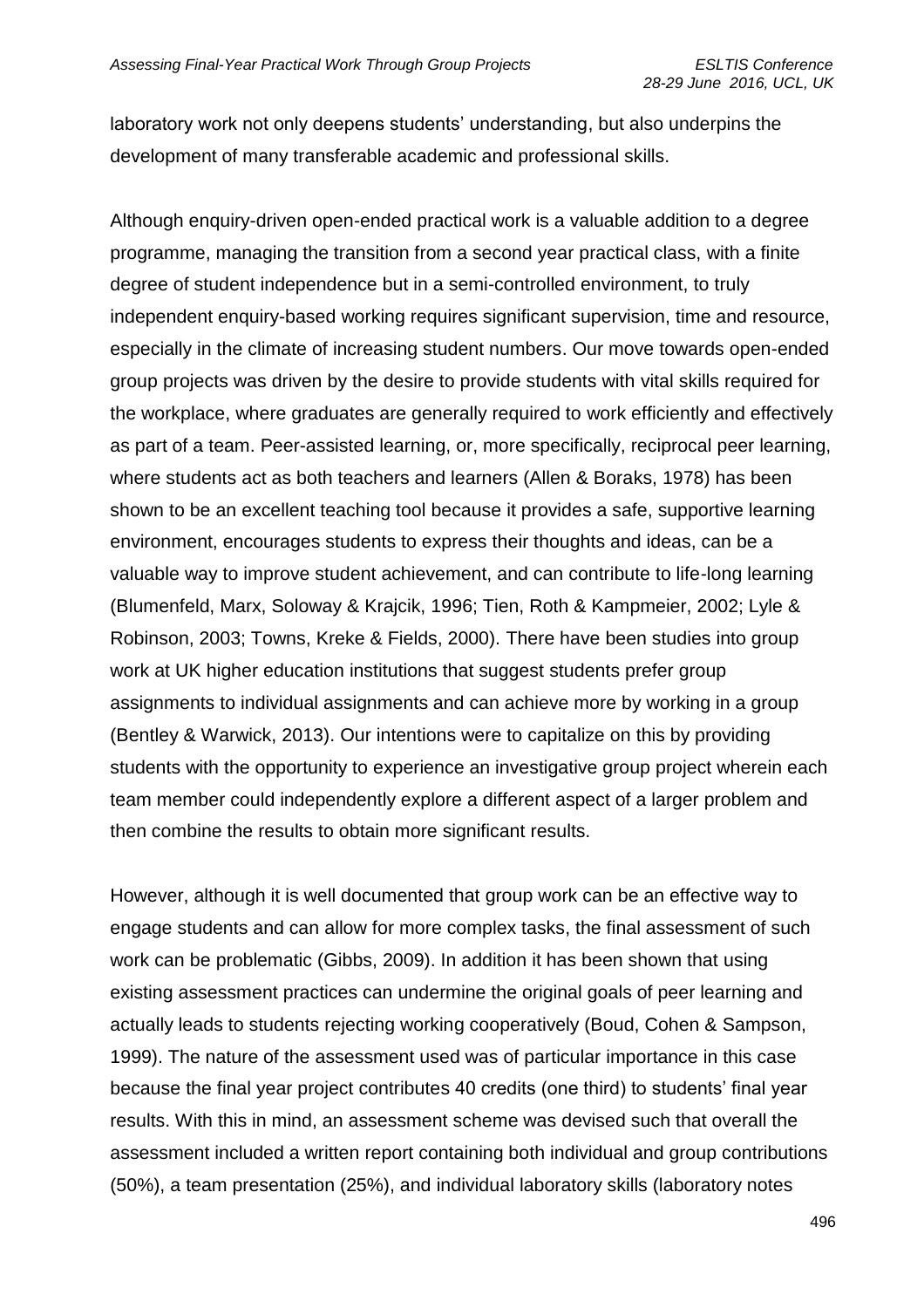book/journal, team-working practice) (25%). There was also an element of peer review, allowing students to assess each others' performance.

#### **Group Projects**

Prior to the start of term students were asked to select their two preferred areas for investigation (inorganic, organic, physical and analytical) and were divided into teams of between 3 to 5 students, according to their preferences. Students were not arranged according to academic ability, and where more than one type of group project was possible students were allowed to choose their own groups.

In the first year of operation students were tasked with undertaking two projects in the Autumn term, potentially in two different teams, with each project lasting five weeks. The first project was mainly a formative exercise and was in the students' secondchoice of research area. The second project was in the students' first-choice of research area. The rationale behind this was that students would be able to undertake their first project without the pressure of assessment, and would be able to make mistakes that would not adversely affect their final grade. Following the first project students presented their work to both academic staff and their peers and received formative feedback. It was intended that this feedback would feed forward into the next project that students completed.

The projects themselves were in a broad array of areas, and a description of each was written such that they fitted into one of the traditional areas of chemistry (inorganic, organic, physical and analytical), although this was not always possible. Determining tasks that would be suitable for group projects was one of the hardest aspects of the whole exercise. Some preliminary work, made possible by a small University-funded grant, was carried out by two Year 4 students over the summer prior to the first iteration of group projects. The students investigated the viability of the different project ideas and prepared some starter guidance for students in each of the topics. Reports in the Journal of Chemical Education provided a rich source of ideas for potential group projects, and with a little thought, the published procedures were adapted for our use.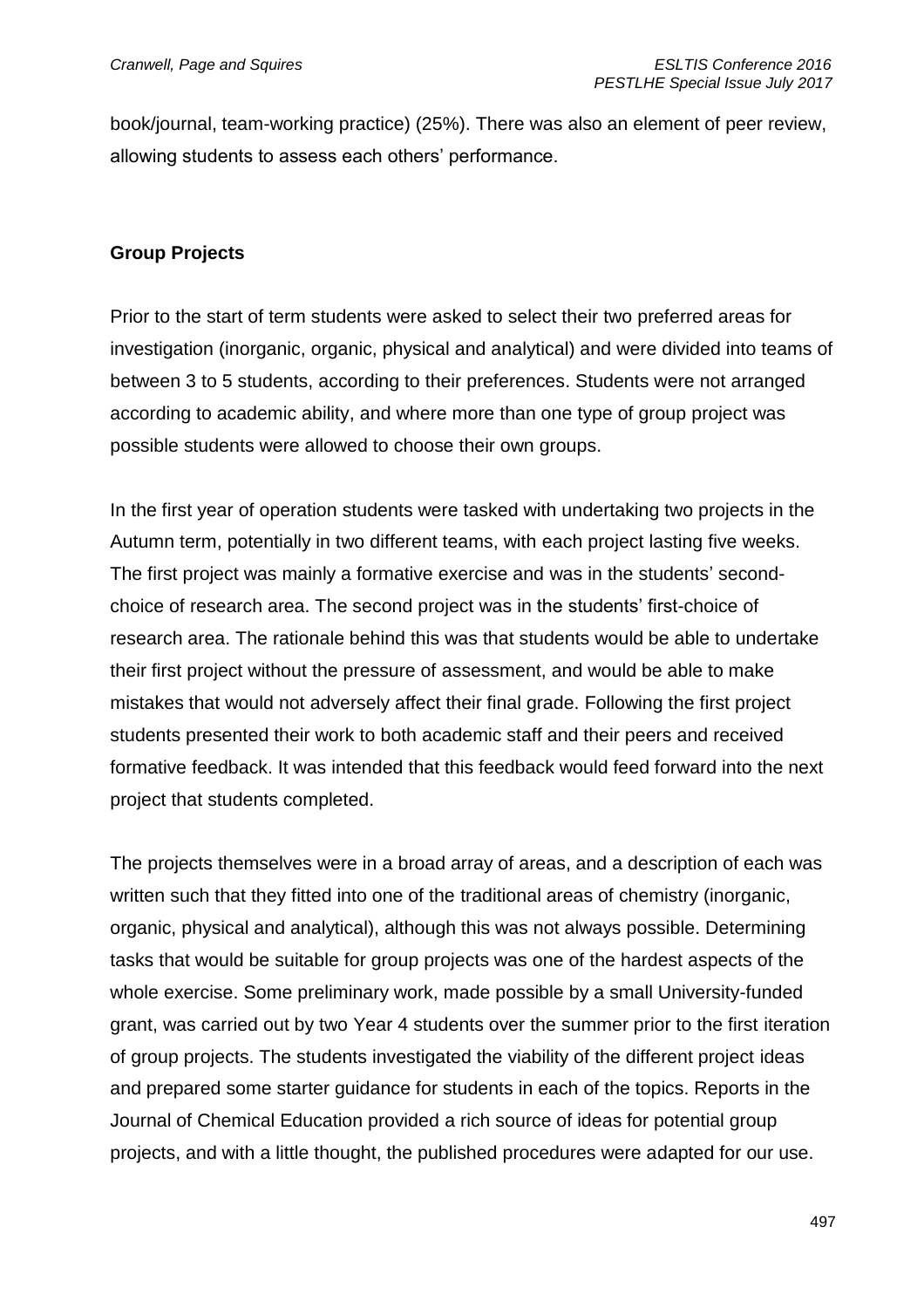The projects selected were:

- Organic: determining the main components of lavender oil
- Organic: C-H activation/functionalisation using Co and Fe (Roane & Daigulis, 2016)
- Inorganic: Investigating various novel ligands and their position in the spectrochemical series (King, 1971).
- Physical: Design and construction of a UV spectrometer (Bougot-Robin, Paget, Atkins,& Edel, 2016)
- Analytical: Investigation into the Finkelstein reaction using <sup>1</sup>H NMR (Mobley, 2015)

#### **Example of a project: designing and building a spectrometer**

For the Physical Chemistry group project the students were set the general task of designing and building a spectrometer, powered by a low-cost Raspberry Pi computer. This broad and flexible remit gave them considerable scope to shape the project and the direction it took. They were provided with the Raspberry Pi computer (which had no relevant software installed), basic optical and electronic components (a light sensor, a white LED, an analog-digital convertor, diffraction grating, cuvette cells to hold samples, breadboards, jump lead connector cables), and a "Getting Started with Raspberry Pi" manual (Raspberry Pi, 2017; Richardson & Wallace, 2012). The member of staff running the project agreed to 3D print components from \*.stl files provided by the students if required, but the students were encouraged to be imaginative in thinking of other building materials (cardboard, cloth, plastic bottles etc).

Students had to take responsibility for searching online or in the library for their own resources in order to be able to code in Python, run a Raspberry Pi, read voltages, and switch on an LED. They also had to find their own designs for their spectrometer, and suitable chemical systems with which to test it. For this they were encouraged to undertake literature searches within suggested journals, for example the Journal of Chemical Education, and were provided with a few key references to similar tasks such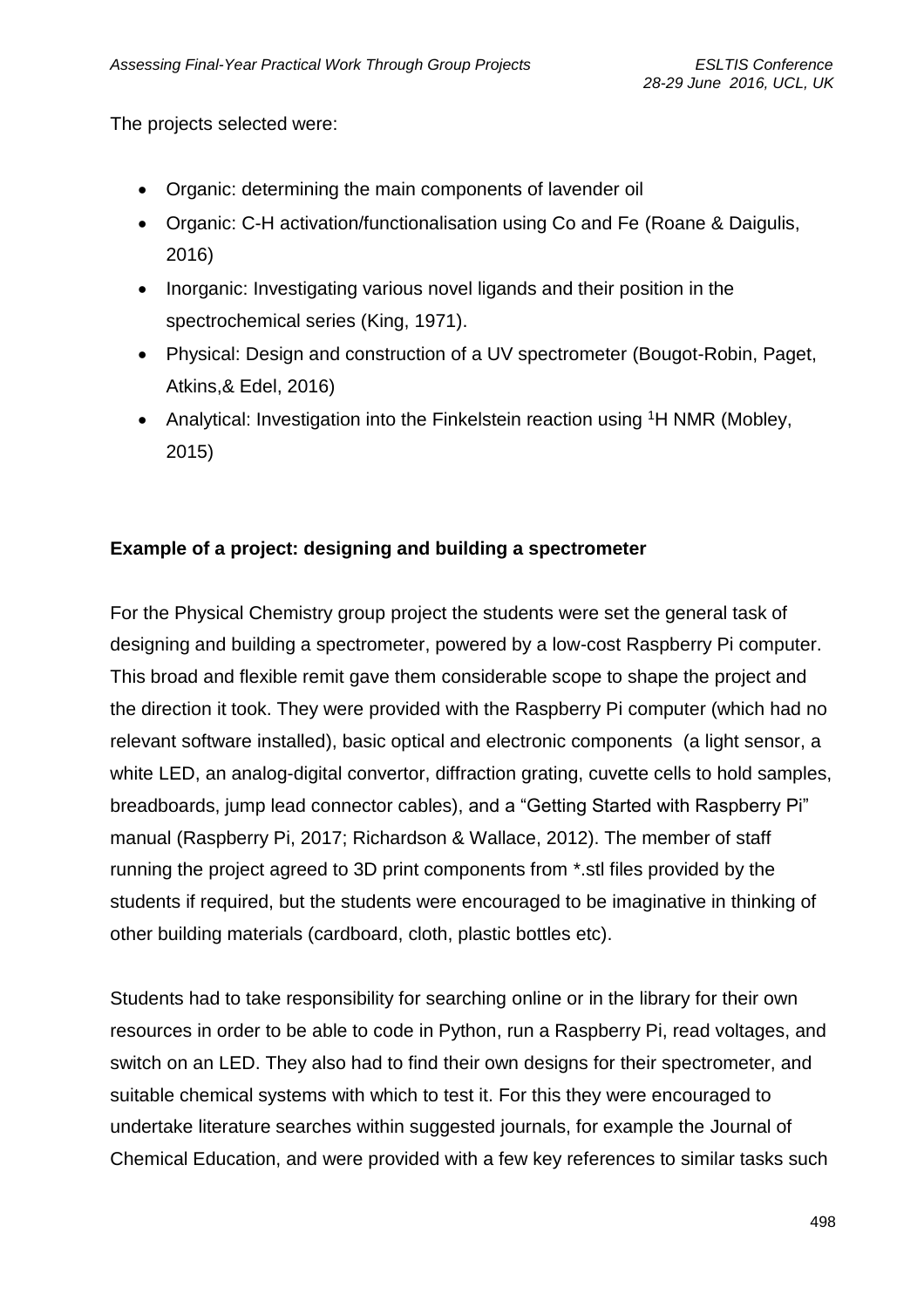as the Lego Spectrometer (Raspberry Pi, 2017b; Wang, Rodríguez Núñez, Maxwell & Algar, 2016; Asheim, Kvittingen, Kvittingen & Verley, 2014; Martin, 1990)

The students were clearly motivated by the creative freedom and input the project allowed them. For example, the supervisor had originally envisaged a spectrometer operating at a fixed angle (wavelength), which could perhaps be varied manually, as in literature examples (Bougot-Robin, Paget, Atkins,& Edel, 2016; Albert, Todt & Davis, 2012). However, one group felt that it would be better to have an automated design, with the angle selected by moving a motor. They explained this to the supervisor who ordered a low-cost servo motor for the project, which the students learned to control with the Raspberry Pi and incorporated into their spectrometer. This aspect added a more exciting dynamic quality to the project because the supervisor needed to stay one step ahead of the students; in this case, researching in real time which motor technology is feasible in terms of cost and coding simplicity. The motor was ordered from Amazon, with next day delivery specified, to ensure that it minimized any delay in the students' project progress.

During the investigation, students were encouraged to break down the overall project plan into individual tasks with measurable outcomes. For example: "Student A will demonstrate that it is possible to programme the Raspberry Pi to read light sensor values via the analog-digital convertor; Student B will code the Raspberry Pi to move the motor to different requested input angles; Student C will find a suitable dye and concentration range that gives a linear absorbance at a certain wavelength using a commercial spectrometer". Further tests then built up the complexity of the project, for example investigating the linear response of Student C's dye using Student A's light sensor at a fixed wavelength by manually setting the diffraction angle. The final spectrometer design is shown Figure 1.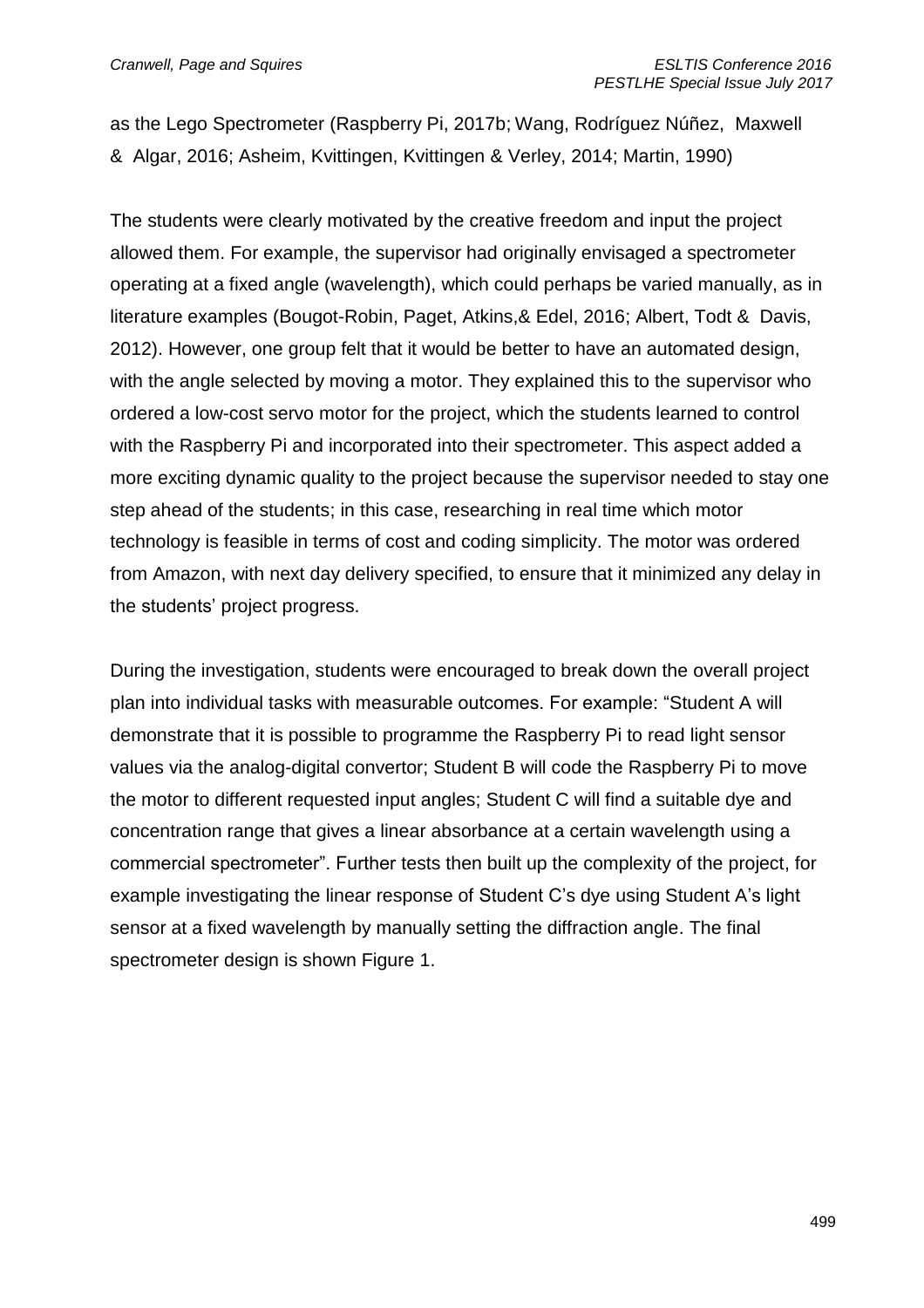#### **Figure 1.** UV spectrometer built in 2015/16.



#### **Discussion**

The first iteration of group projects (2015/16) provided us with a great deal of information about how to run such projects in subsequent years. Student evaluation of the projects was carried out by questionnaire at two points during the projects and these were triangulated by small discussion groups. Students attending the discussion groups were from a range of academic abilities, and were students who had fully engaged with the projects. For the most part the students we consulted enjoyed the practical aspect of the project but were less happy with the assessments used, primarily the group report (*vide infra*).

One outcome of the evaluations was that students would have preferred a single large project rather than two shorter ones. They felt that five weeks was the minimum amount of time they needed to acclimatize to the project as they were just beginning to understand the concepts and to contribute something useful. Students said that having to finish the first project and switch to another one at this time actually had a negative impact, and students felt they were regressing rather than progressing.

Students were also clear that a strong academic lead for each project was crucial because the academic provided a key role in the motivating the students, organizing the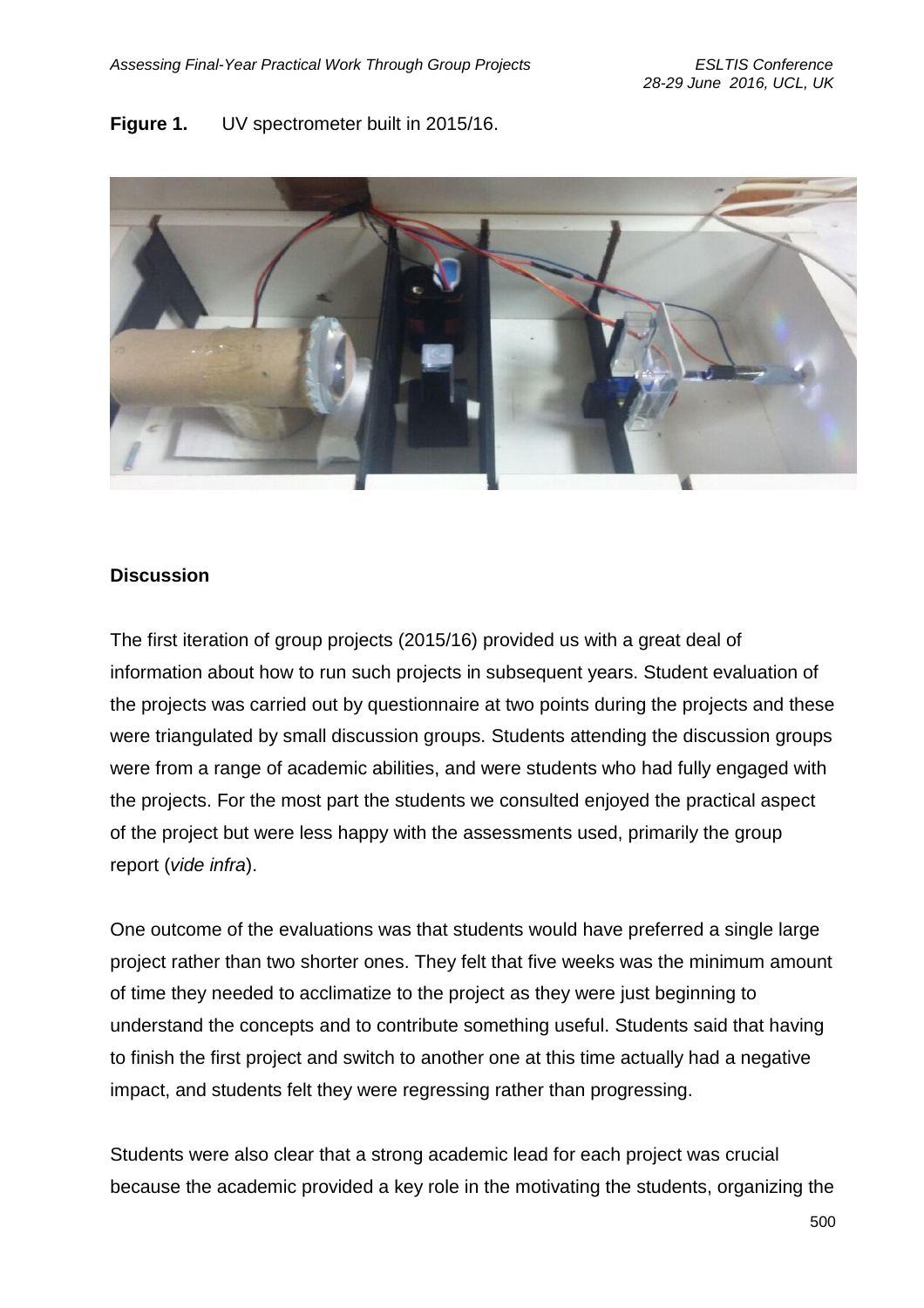team and driving the work forward. Where there was less academic input, and the lead staff member had a more hands-off approach, a lack of student engagement was sometimes observed, which ultimately resulted in less project-work being achieved. The students concluded that weekly meetings with their academic supervisor were essential to ensure that all students contributed to the project, which was sometimes an issue. The students suggested that it would be beneficial for the team to set milestones (either weekly or half-termly, the exact frequency depended upon the project) because having meeting targets provided excellent external motivation. Staff noticed that it made a large difference to student engagement and motivation if students achieved a positive result in the first few weeks of the project, which was also taken into account in the second iteration of the projects.

Students stated that a lack of engagement among team members was a major issue, which was more pronounced when writing the group report. The report grading was split such that 60% of marks were for individual contributions and 40% was a group mark, therefore the cohesion of the team had a large impact on the individual students' final grade and, potentially, a student's overall degree classification. The group aspects were the abstract, introduction, discussion, conclusions/future work, references and figures/diagrams. The individual aspects were experimental/methodology, use of English and individual diagrams/figures. Both staff and students found that the assessment led to division among the groups because students worked to different timescales, had differing ideas of what was appropriate/acceptable for a report, and contributed varying amounts. In addition, if a student was granted an extension, or a student had to resubmit the report in Summer because they failed their examinations, the group report added an extra layer of complexity to the reassessment. From a staff perspective it was difficult to accurately assess students' individual contributions to the report, even though the mark scheme had designated individual aspects, and because of this the reports took a lot more time to mark than they had in previous years when students completed individual projects and wrote individual reports. Although students were asked to peer evaluate each other's contributions by completion of an online form, the issue of non-engagement was not fully addressed and we actually observed that students were reticent to give each other a poor peer assessment because they wanted to avoid confrontation. This made mediating any group disagreements difficult.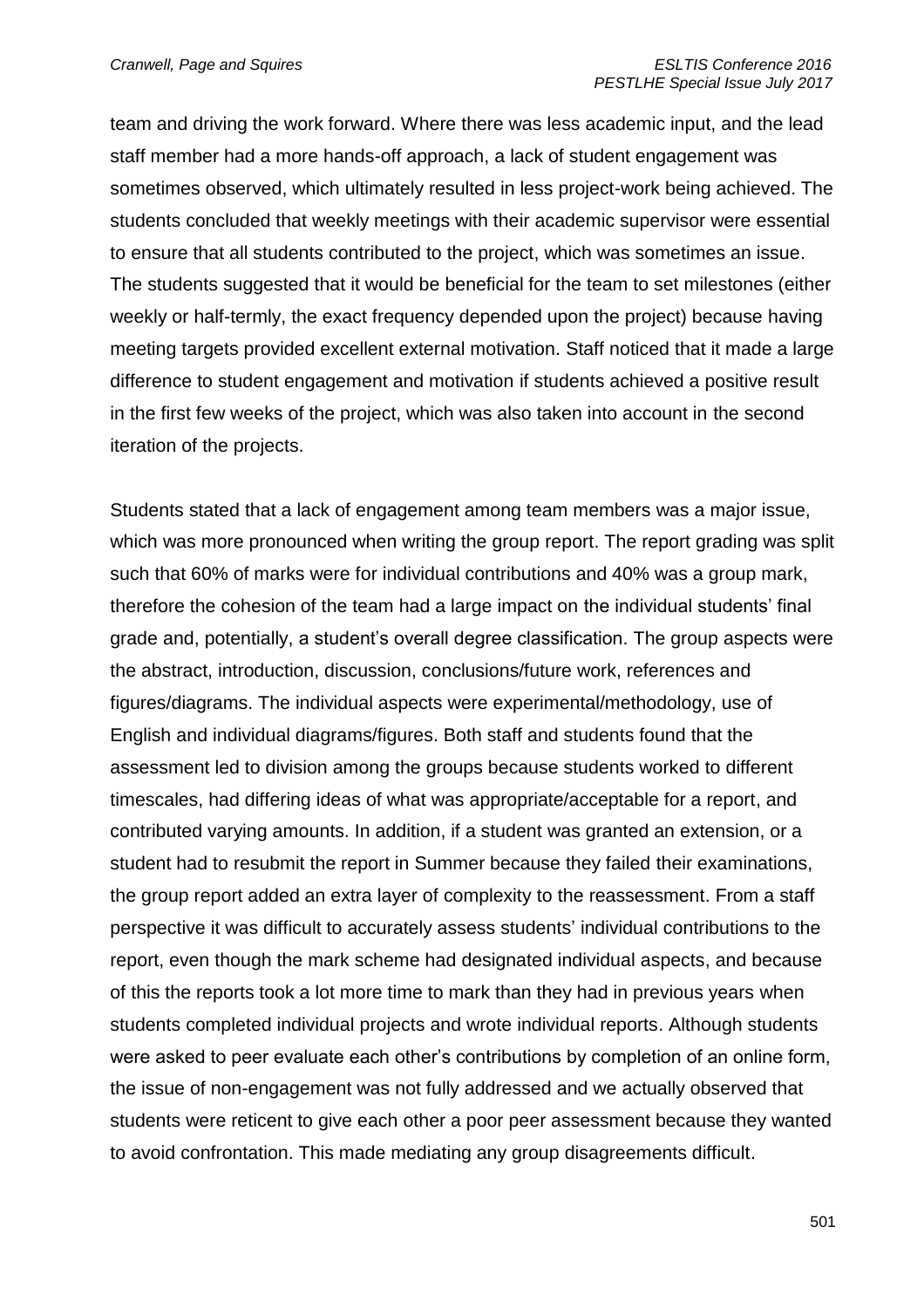One possible reason for students' dissatisfaction with the group report is that they were uncomfortable about submitting a group assignment that that held such a high proportion of credit in the final year. Although our undergraduates regularly complete group-based presentations and have had experience of writing group-reports in earlier modules, when confronted with such a critical assessment they can become anxious, disorientated and suspicious of the fairness of the assessment system (Gibbs & Dunbar-Goddet, 2007). This may have contributed to some of the issues that we encountered and is difficult to address without creating more heavily-weighted group reports earlier in our undergraduate programme.

The report here is based on a single iteration of the group-project delivery and, as such, it is important that we respond to student feedback and evaluations, but it is not appropriate to lay too much weight on final marks as these naturally vary year-on-year. In the following year, students will be given one ten-week project rather than two fiveweek projects to address their comments about project length. To resolve problems posed by the group report it is proposed that individual reports will be required, which will be accompanied by a group abstract and a short group discussion describing the goals of the project and what students actually achieved. This will be worth a maximum of 5% of the overall marks to avoid difficulties encountered previously. We recognize that the findings presented here are purely qualitative and a larger more in-depth study will be undertaken, which will include formal student feedback questionnaires. Further results, observations and recommendations will be reported in due course.

#### **Conclusion**

In summary, despite the problems with the group report as the main assessment, our initial experience of using group projects as a means for carrying out practical work and collecting data for final year BSc students was successful, with students collecting enough data between them to write a meaningful report with conclusions. The students in the discussion groups reported that they enjoyed the freedom of the open-ended work and the larger pool of ideas provided by working collectively as part of a team.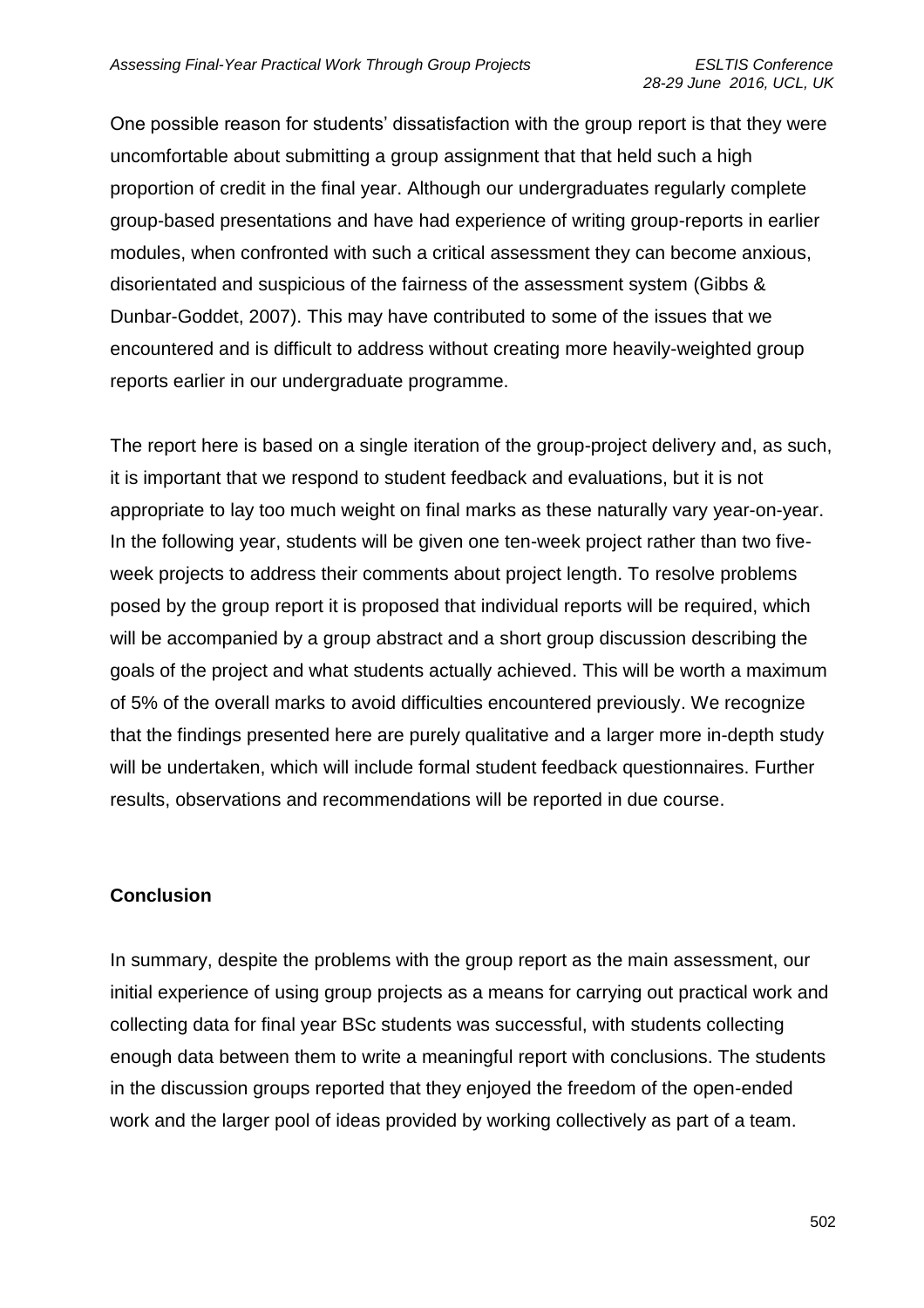#### **References**

- Albert, D. R., Todt, M. A. & Davis, H. F. (2012). A Low-Cost Quantitative Absorption Spectrophotometer. *J. Chem. Educ*., 89(11), 1432-1435.
- Allen, A. R., Boraks, N. (1978) Peer tutoring: Putting it to the test. *The Reading Teacher*, 32, 274-278
- Asheim, J., Kvittingen, E. V., Kvittingen, L. & Verley, R. (2014). A Simple, Small-Scale Lego Colorimeter with a Light-Emitting Diode (LED) Used as Detector. *J. Chem. Educ*., 91(7), 1037-1039
- Bentley, Y., Warwick, S. (2013), Students' experience and perceptions of group assignments. *Journal of Pedagogic Development* 3(3): 11–19
- Blumenfeld, P. C., Marx, R. W., Soloway, E., & Krajcik, J. (1996) Learning with peers: From small group cooperation to collaborative communities. *Educational Researcher*, *25*(8), 37-39
- Bodner, G. M., (1986) Constructivism: a theory of knowledge, *J. Chem. Ed*., 63(10), 873-878
- Boud, D., Cohen, R., & Sampson, J. (1999). Peer learning and assessment. *Assessment & Evaluation in Higher Education*, 24(4), 413-426
- Bougot-Robin, K., Paget, J., Atkins, S. C., & Edel, J. B., (2016) Optimization and Design of an Absorbance Spectrometer Controlled Using a Raspberry Pi To Improve Analytical Skills. *J. Chem. Educ*., 93(7), 1232-1240.
- Fay, M. E., Grove, N. P., Towns, M. H. and Lowery Bretz, S., (2007) A rubric to characterize inquiry in the undergraduate chemistry laboratory, *Chem. Educ. Res and Prac.*, 8, 212-219
- Gibbs, G. (2009) The assessment of group work: lessons from the literature, *Assessment Standards Knowledge Exchange*. [http://www.brookes.ac.uk/aske/documents/Brookes%](http://www.brookes.ac.uk/aske/documents/Brookes%25) 20groupwork%20Gibbs%20Dec%2009.pdf (Accessed Feb, 2017)
- Gibbs, G. & Dunbar-Goddet, H. (2007) The effects of programme assessment environments on student learning. *Higher Education Academy* https://www.heacademy.ac.uk/system/files/gibbs\_0506.pdf (Accessed Feb. 2017).
- King, H. C. A. (1971) Preparation and properties of a series of cobalt(II) complexes. An undergraduate laboratory investigation. *J. Chem. Educ*., 48(7), 482-484